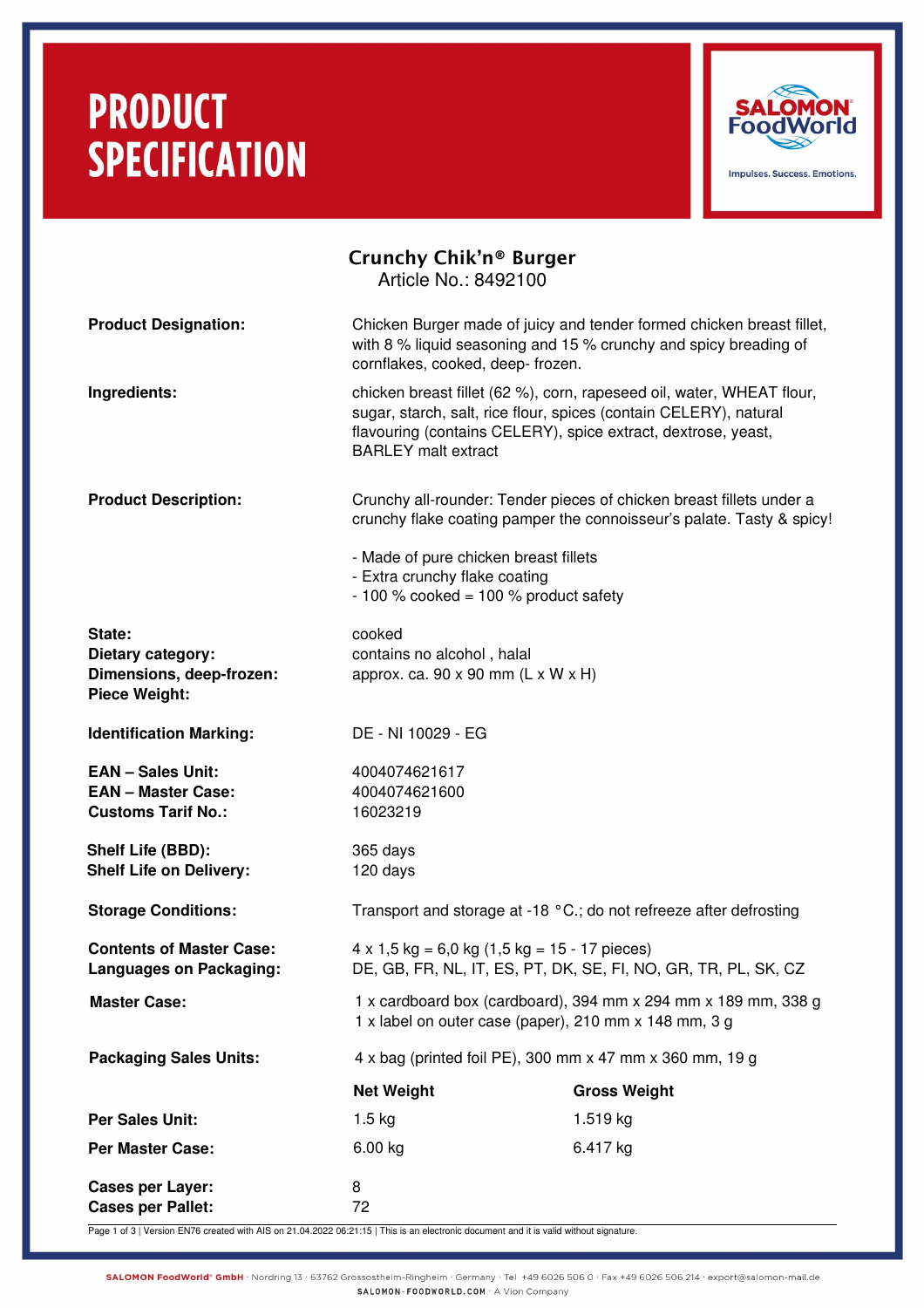### **PRODUCT SPECIFICATION**



### Crunchy Chik'n® Burger Article No.: 8492100

**Gross Weight per Pallet:** 482.024 kg Pallet Height: 1851 mm

**Recommended Preparation:** Prepare the product from frozen. Cooking times may vary depending

on the power rating of the appliance.

Merrychef 230V: 1 pieces, 01:35 min., 250 °C, 30 % fan speed, 100 % microwave power 4 pieces, 02:20 min., 250 °C, 20 % fan speed, 100 % microwave power Merrychef 380V: 1 pieces, 01:00 min., 250 °C, 50 % fan speed, 100 % microwave power 4 pieces, 01:50 min., 250 °C, 25 % fan speed, 100 % microwave power Combi-steamer (dry heat): 210 °C ca. 10:00 min. Contact grill: 180 °C ca. 06:30 min. Deep-fryer: 175 °C 3 - 4 min.

#### **Nutritional values: 100 g contain on average:**

| Energy [kJ / kcal]:     | 903 / 215 |
|-------------------------|-----------|
| Fat $[g]$ :             | 10        |
| of which saturates [g]: | 1.7       |
| Carbohydrate [g]:       | 18        |
| of which sugars [g]:    | 0.0       |
| Protein [g]:            | 13        |
| Salt [g]:               | 1.1       |
| Fibre [g]:              | ი 7       |
|                         |           |

#### **Bacteriological Data:**

| $<$ 100000 CFU/g      |
|-----------------------|
| $<$ 100 CFU/g         |
| $<$ 1000 CFU/g        |
| $<$ 100 CFU/g         |
| $<$ 100 CFU/g         |
| not traceable in 25 g |
|                       |

Page 2 of 3 | Version EN76 created with AIS on 21.04.2022 06:21:15 | This is an electronic document and it is valid without signature.